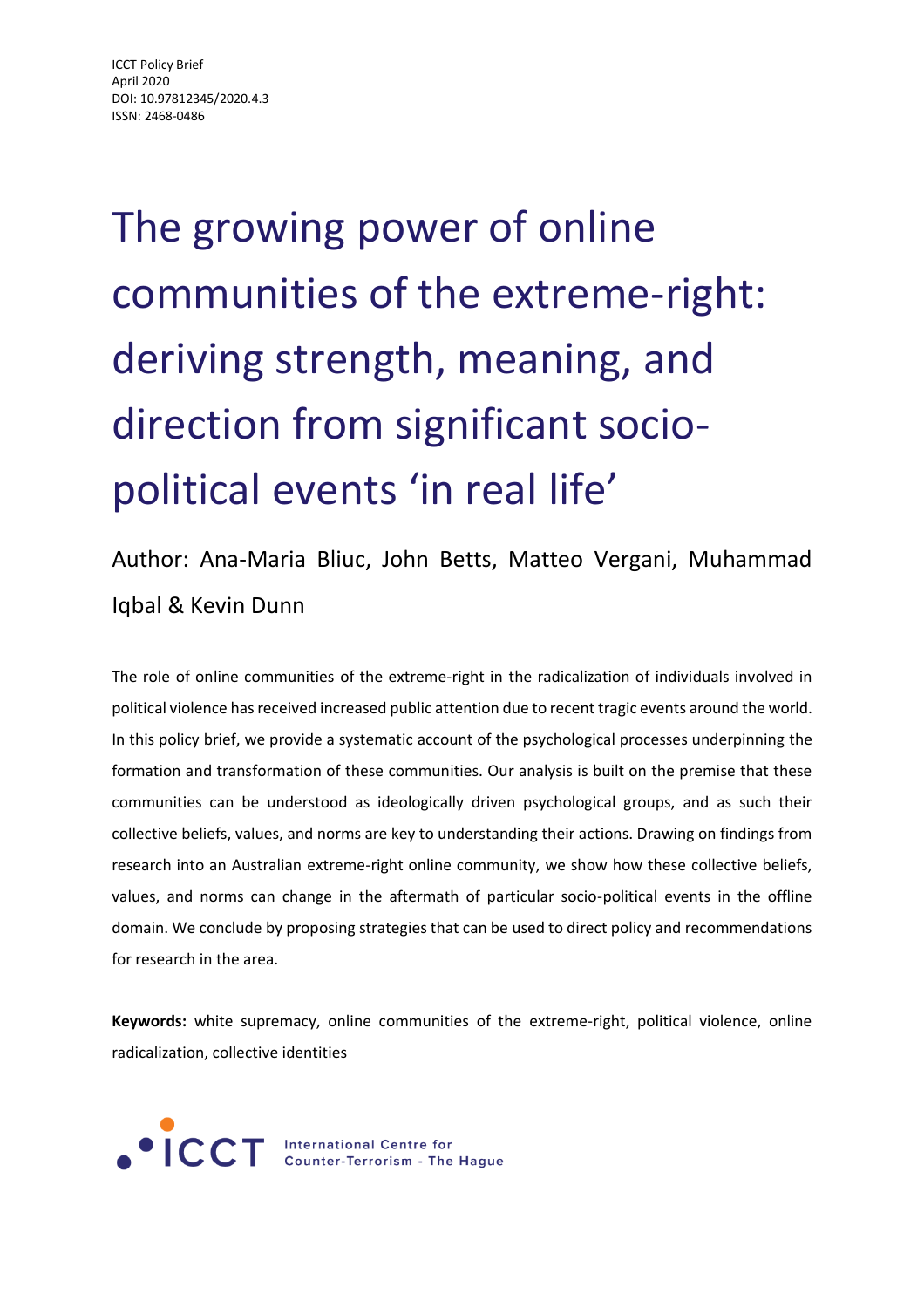

### Introduction

It is widely acknowledged that the increasing prevalence of computer-mediated communication technologies has compounded the devasting effects that extreme-right ideologies can have on communities across the world<sup>1</sup>. A recent illustration of this combination of extreme-right ideology and modern communication technology is evident in the 2019 Christchurch mosques attacks. The offender—Brenton Tarrant, an Australian living in New Zealand—used social media to live-stream his attack. The video of the live shooting went viral on social media and was shared by users and mainstream media outlets around the world before being taken down. In this case, social media was used as part of a terrorist strategy to instil fear and inspire potential copycats and supporters. Tarrant himself was inspired by previous attackers: we know from media accounts that he wrote the names of other anti-Islamic extreme-right terrorists on his assault rifle. These included Anton Ludic Pettersson, a student who killed two migrant children in Sweden in October 2015, and Alexandre Bissonnette, a Canadian who attacked a Mosque in Québec City shooting 6 people dead in January 2017. In his online manifesto, Tarrant refers to the writings of terrorists such as Dylann Roof, who shot 9 African Americans dead in Charleston in South Carolina in 2015, and Anders Breivik, who killed 77 people, including 69 teenagers, in Norway in 2011. Tarrant was heavily immersed in the larger online community of the extreme-right, frequently visiting 8chan and the Facebook pages of various extreme-right groups in Australia, such as the United Patriots Front (where he often posted messages of support for the group's leader<sup>2</sup>).

The case of Brenton Tarrant highlights the role of online communities in both empowering violent extremists to perpetrate acts of terrorism (by providing ideological belonging and inspiration) and widening the potential influence of isolated acts (by enabling the broadcast of their actions to wider audiences). It underscores the importance and urgency of research on understanding the internal dynamics of identity formation and transformation in online extreme-right communities and their relationship with the real world – both with regard to political violence perpetrated 'in real life' by members of online communities, and the ways in which these online communities might derive strength from the (offline) socio-political context.

…………………………………………………………………………………

<sup>1</sup> Scrivens, Ryan, et al. "Measuring the evolution of radical right-wing posting behaviors online." *Deviant Behavior*, 1-17 (2018).

<sup>2</sup> Nick O'Malley et al., White-bred terrorist: the making of a killer. Sydney Morning Herald, <https://www.smh.com.au/national/white-bred-terrorist-the-making-of-a-killer-20190806-p52ee7.html> (2019)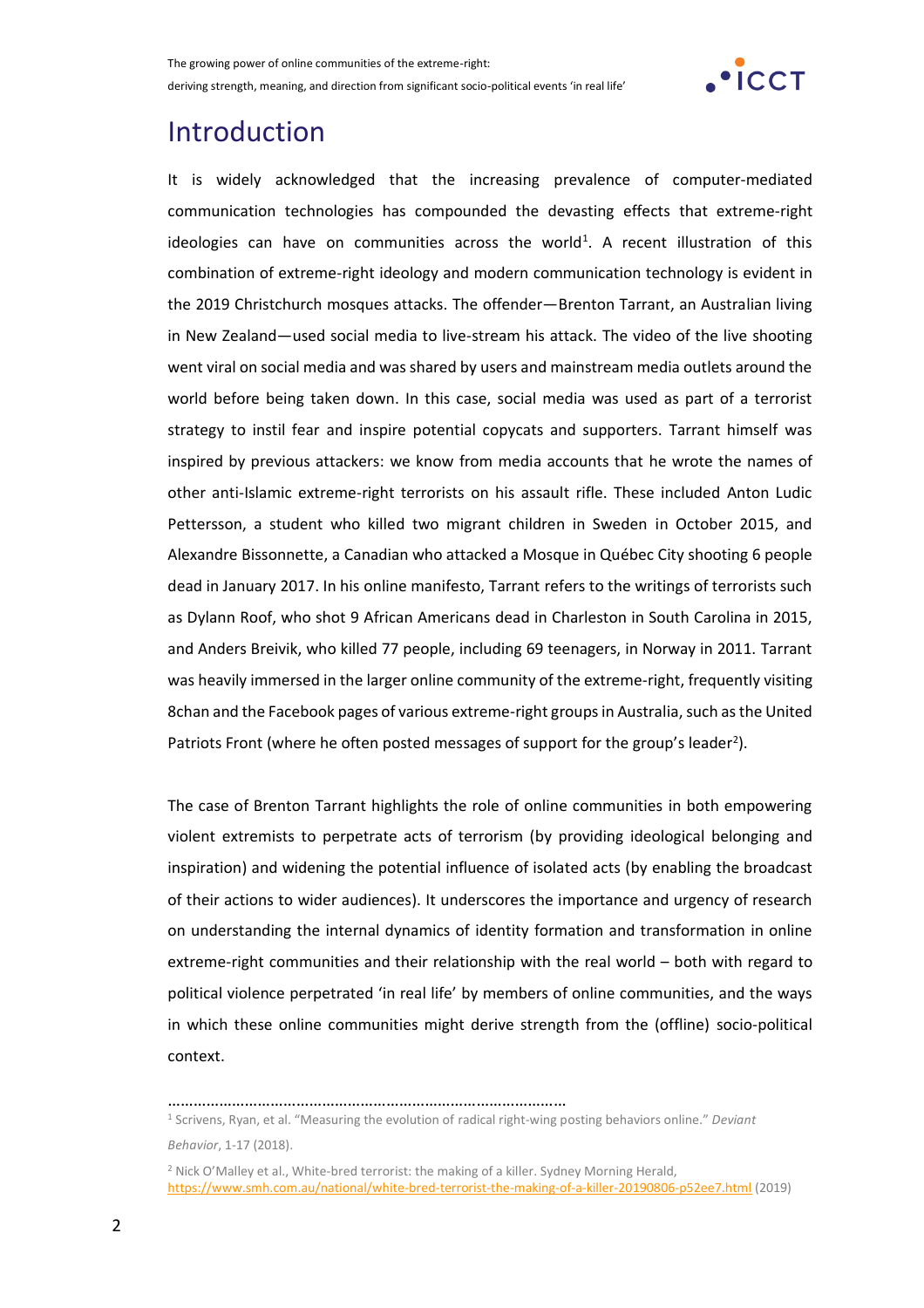

The aim of this policy brief is to provide a systematic account of the socio-psychological processes driving the formation and transformation of online communities of the extremeright. We start from the premise that online communities (including those of the extremeright) are ideologically driven psychological groups, that is, their *formation* is underpinned by particular processes which are known to drive other groups of this type. Specifically, they can be conceptualised as cohesive collective identities that incorporate shared beliefs, values, norms and goals (that is, the content of a collective identity<sup>3</sup>). We then focus on factors that can drive the *transformation* of collective identities and, in particular, discuss how online communities of the extreme-right can be transformed by offline socio-political events. To illustrate this argument, we use recent findings from our research on a major Australian online community of the extreme-right.

# Extreme-right online communities as ideologically driven psychological groups

In referring to the extreme-right movement, we consider its ideological base as incorporating beliefs about rejecting democracy and legitimising violence against its enemies (this is distinct from the ideologies of the radical right which primarily promotes the replacement of liberal elites without rejecting democracy)<sup>4</sup>. Supporters of such ideologies can form online communities of like-minded people, in order to share their beliefs and grievances and/or pursue a collective goal<sup>5</sup>. This makes online communities of the extreme-right dangerous, not only because they provide havens of validation and support for extremists with the potential to enact their hate<sup>6,7</sup>, but also because they empower the broader extreme right movement<sup>5-</sup> 7 .

<sup>………………………………………………………………………………………</sup> 

<sup>3</sup> Andrew Livingstone and Alexander Haslam. The importance of social identity content in a setting of chronic social conflict: Understanding intergroup relations in Northern Ireland. *British Journal of Social Psychology* 47(1): 1-21 (2008)

<sup>4</sup> Tore Bjørgo and Jacob Aasland Ravndal. Extreme-Right Violence and Terrorism: Concepts, Patterns, and Responses, ICCT Policy Brief[, https://icct.nl/publication/extreme-right-violence-and-terrorism-concepts-patterns](https://icct.nl/publication/extreme-right-violence-and-terrorism-concepts-patterns-and-responses/)[and-responses/](https://icct.nl/publication/extreme-right-violence-and-terrorism-concepts-patterns-and-responses/) (2019)

<sup>5</sup> Josh Adams and Vincent J. Roscigno. "White supremacists, oppositional culture and the World Wide Web." *Social Forces,* 84(2): 759-778 (2005)

<sup>6</sup> Ana-Maria Bliuc et al., Online networks of racial hate: A systematic review of 10 years of research on cyberracism. *Computers in Human Behavior,* 87: 75-86 (2018)

<sup>7</sup> Manuela Caiani, and Patricia Kröll. "The transnationalization of the extreme right and the use of the Internet." *International Journal of Comparative and Applied Criminal Justice,* 39 (4): 331-351 (2015)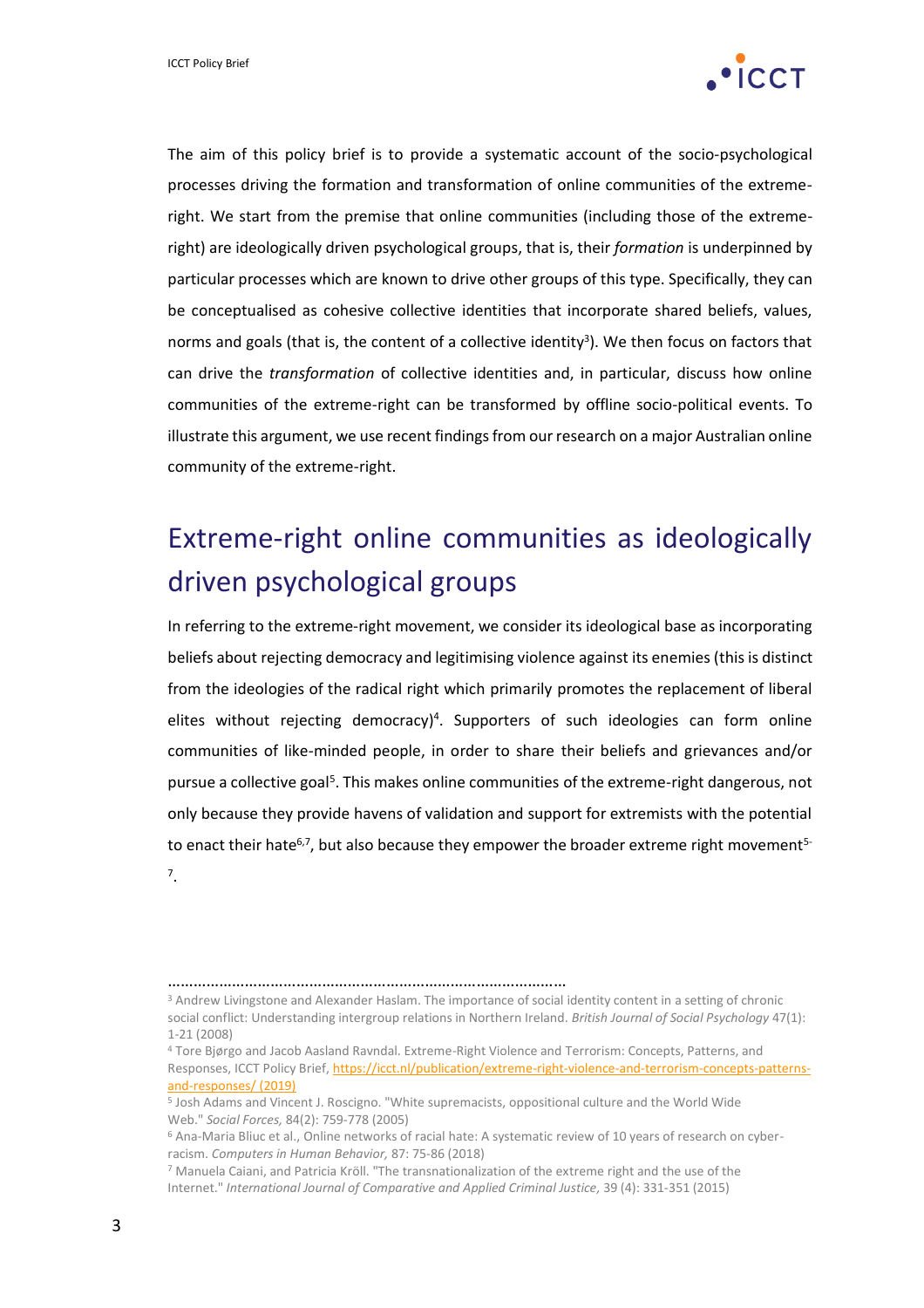

From a psychological point of view, these communities can become central to people's selfdefinition and further shape their behaviours in significant ways<sup>8</sup> beyond the online domain. According to social psychological theory, group membership is particularly important in relation to radicalization and the perpetration of political violence, because the group provides individuals with a framework of meaning that is aligned to violent action on behalf of a collective group goal. In other words, the group provides beliefs, values, and norms that can justify the use of otherwise abhorrent behaviours<sup>9</sup>. Thus, such communities are key because, they not only contribute to individual's radicalization, but also further provide radicalized individuals with prescriptive norms that sanction their behaviour<sup>10</sup>.

In particular, ideologically driven groups which are based on shared beliefs about how the world should be<sup>8</sup> provide an ideal platform for radicalization because, by design, they are capable of bringing together like-minded people. Because the basis of group formation in such cases is the *similarity of shared beliefs* about the world, it is not surprising that these groups often function as ideological bubbles where group members reinforce each other's beliefs and fuel associated collective emotions (for example, anxiety as a result of perceived outgroup threats, and moral outrage<sup>11</sup>). Over time, communication within such ideological bubbles can lead to a reinforcement and transformation of beliefs to become increasingly more extreme<sup>12,13</sup>. We can assume, for example, that there is an online deliberation and a 'vetting process' of extremist ideas and beliefs, and self-selection of people supporting these increasingly extremist ideas<sup>15</sup>. For example, expressing support for the Christchurch attacker in extreme-right online communities might have alienated relatively 'moderate' individuals, but reinforced extremist ideas held by radical members.

<sup>…………………………………………………………………………………</sup>

<sup>8</sup> Ana-Maria Bliuc et al., 'Opinion-based group membership as a predictor of commitment to political action,' *European Journal of Social Psychology*, 37(1):19-32 (2007)

<sup>9</sup> Laura Smith et al. "The Need to Re-focus on the Group as the Site of Radicalization." *Perspectives on Psychological Science*, 1-68 (2019)

<sup>10</sup> Bertjan Doosje et al."Terrorism, radicalization and de-radicalization." *Current Opinion in Psychology*, 11:79-84 (2016)

<sup>11</sup> Molly J. Crockett, "Moral outrage in the digital age." *Nature Human Behaviour,* 1: 769 (2017)

<sup>12</sup> Walter Quattrociocchi, et al. Echo chambers on Facebook. Available at SSRN 2795110 (2016)

<sup>&</sup>lt;sup>13</sup> Magdalena Wojcieszak, "'Don't talk to me': effects of ideologically homogeneous online groups and politically dissimilar offline ties on extremism." *New Media & Society*, 12: 637-655 (2010)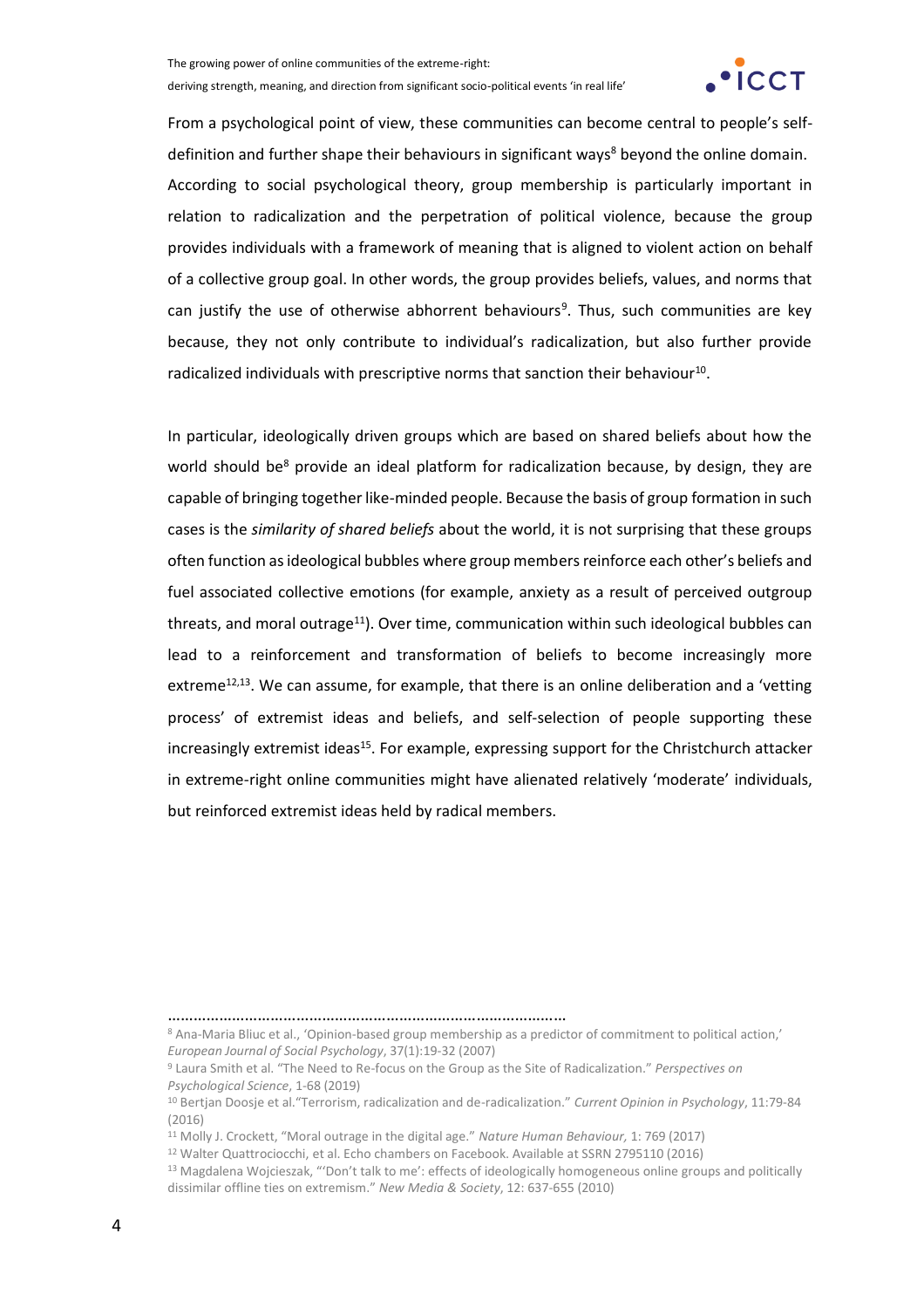

# Collective identity transformation in online communities

Online communication between group members provides opportunities for collective identity transformation via a process of continuous intragroup deliberation. That is, discussion between group members can contribute to building a sense of solidarity and collective purpose, while at the same time generating new interpretations of social reality—including conceptualisations of group enemies and allies 5 . These processes of formation and transformation of collective identity do not occur in a vacuum, they are linked to the broader social political context and developments occurring outside the online community. We propose that in extreme-right online communities, collective understandings of what it means to be a member of that particular group ('who we are as a group', and 'who are our allies and enemies'), grievances (concerns about current issues relevant to the group), and group norms can be transformed in response to significant socio-political events in the offline domain. Such transformations can be understood as attempts by the group, as a collective, to adapt and maintain (or even improve) their functionality in the context of societal changes. These attempts often result in the development of new group norms that might be better suited to serving the group's most current goals<sup>5</sup>. While these transformations can gradually occur over time—mirroring changes in the broader societal context—we propose that specific sociopolitical events of high significance for the group can lead to more rapid changes in collective identities. This may be particularly true for politically oriented groups responding to the surrounding socio-political context.

Here we focus on such transformational events which, in the context of the extreme-right movement, have the potential to re-define and further energise the movement. We propose that this can happen because such events bring supporters together and accelerate the intragroup processes of norm development and refinement. As a general rule, to affect changes in online communities, the event needs to be ideologically aligned to the respective online community's shared ideological base. Drawing on our own research, and that of others<sup>3</sup>, we identify several features that describe events which have the potential to be transformational for ideologically aligned online communities. These features can be summarised as: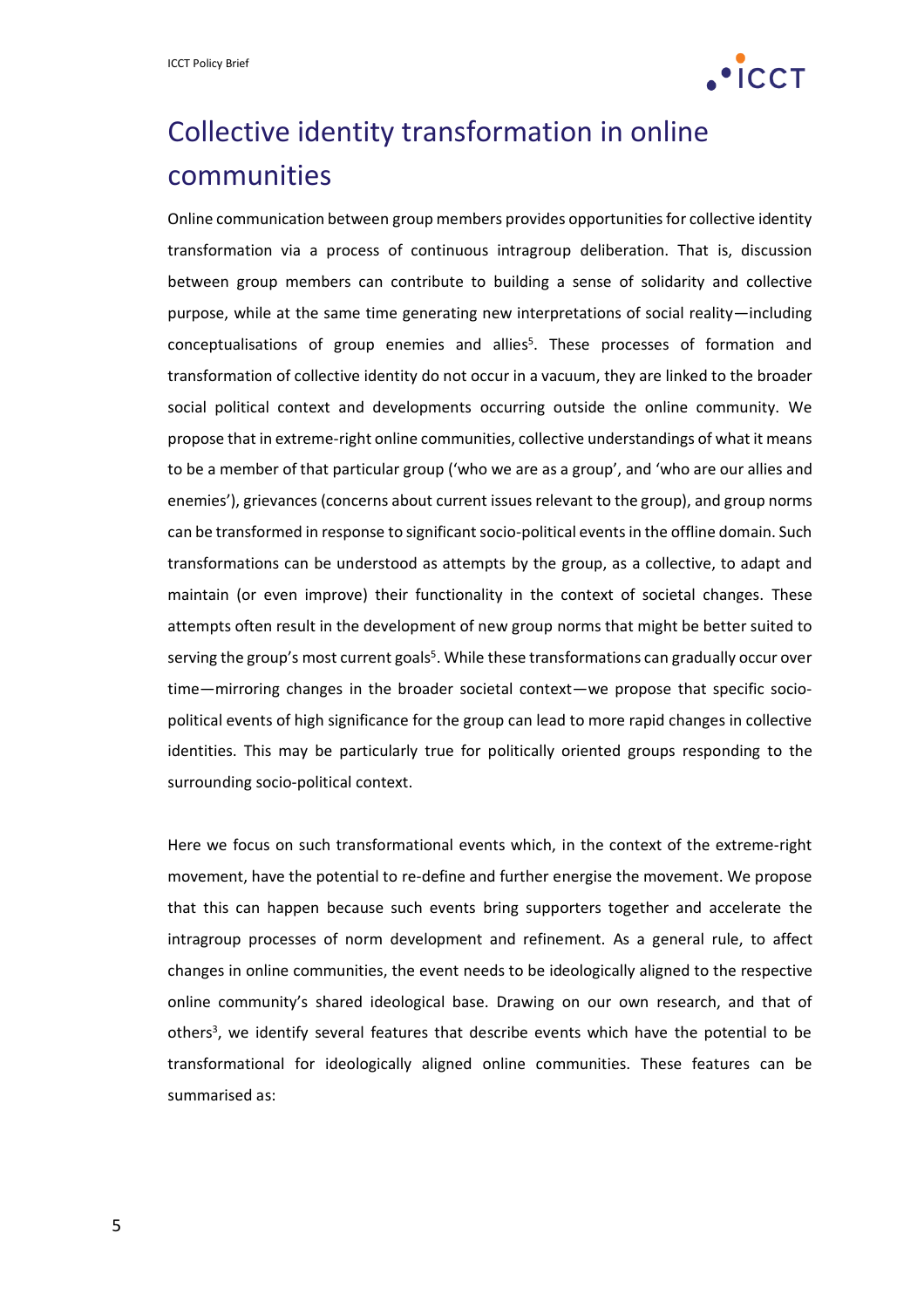

#### 1. Underlying intergroup conflict

The events are direct manifestations of societal divisions and conflicts already present in a community or broader society. That is, they occur in specific socio-political contexts of enduring intergroup conflict and bring into focus 'us versus them' self-categorizations.

#### 2. Conflicting narratives about social reality

When two conflicting narratives seek to explain aspects of social reality, they provide a platform from which to divide communities. When this occurs, particular events can be regarded as a manifestation of supporters of one 'ideological camp' (supporting one of the narratives) coming together to act in defence of that particular narrative. As such, the event provides an opportunity for the public to identify, support, and participate in *collective action* promoted by one side of the conflict.

#### 3. Providing fulfilment of shared goals (collective achievements)

Events that can be regarded as some form of collective action by a group, that is ideologically aligned to the online community, can be re-framed as achievements on behalf of the group (by reclaiming status, resources, legitimacy, etc). Thus, to be empowering for online communities, whose members might not be directly part of the offline collective action, these events should involve collective action that is perceived as an overall group success by the online supporters. Thus, the outcome of collective action should, at the very least, have a positive connotation for the online community, but ideally would bring a symbolic or material benefit to the online community.

Our research studied the impact of transformational events, on the extreme-right online community Stormfront Downunder.<sup>14</sup> These events were local racist riots that took place in 2005, in Sydney, Australia, and commonly referred to as the Cronulla Riots. We investigated whether the collective identity content of the online community Stormfront Downunder was changed by the riots. We next discuss the significance of the Cronulla riots in the context of Australian politics and provide some background on the community in our study.

…………………………………………………………………………………

<sup>14</sup> Ana-Maria Bliuc et al., 'Collective identity changes in far-right online communities: The role of offline intergroup conflict,' *New Media & Society*, 21(8): 1770–1786 (2019)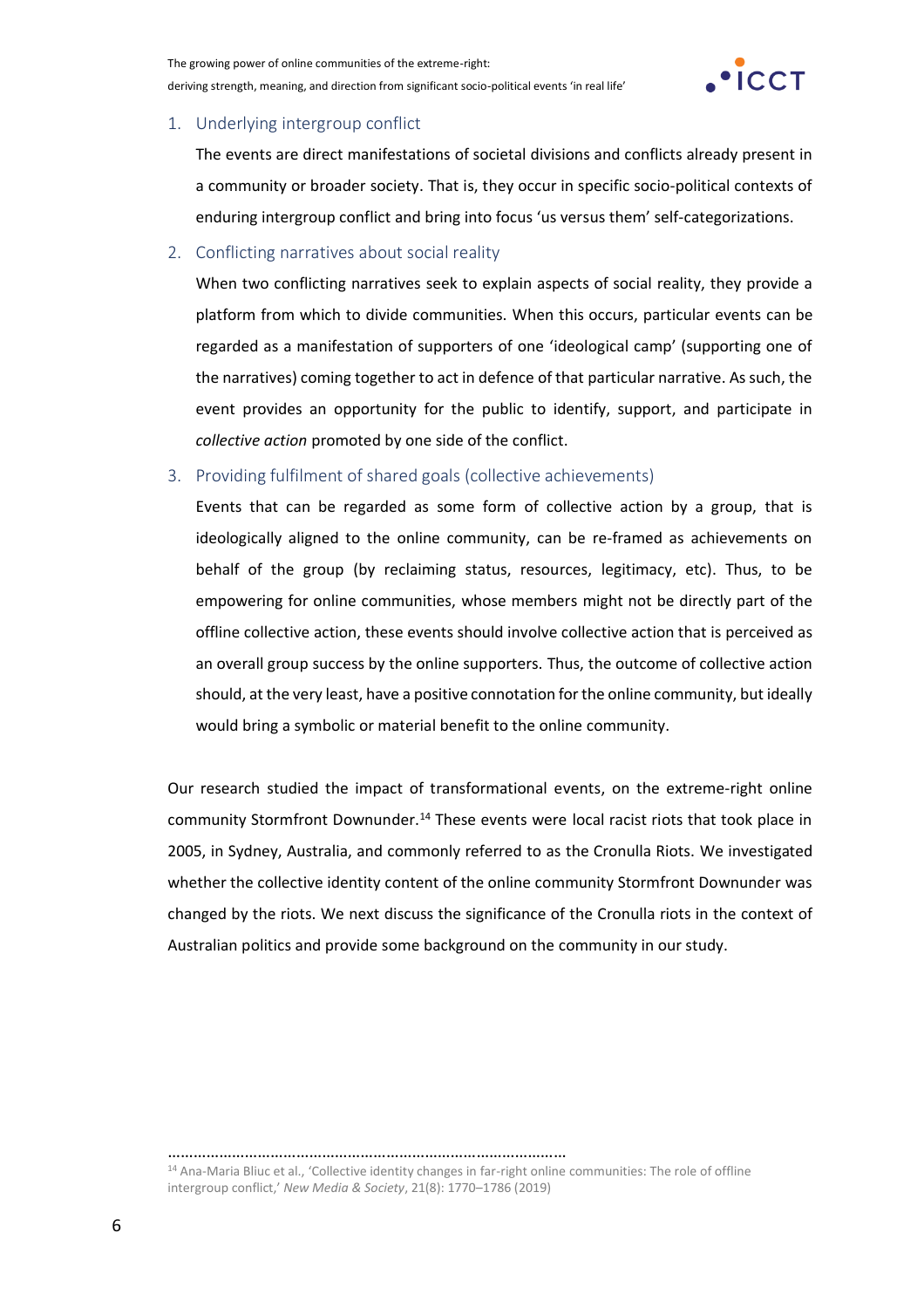

# The Cronulla Race Riots and their significance for the Australian extreme-right community

The riots started on Sunday, 11<sup>th</sup> of December 2005, in the beach suburb of Cronulla, about 40 kilometres south of Sydney City Centre. They started as a protest by locals to 'reclaim the beach' from the Muslim youths who would typically access the beach via train from the inland suburbs of Sydney. Cronulla Beach being the most accessible beach by public transport from Sydney's western suburbs, where a large number of Australian Muslims live. While initially peaceful, the protest of approximately 5000 people quickly turned violent with the crowd chanting racist slogans and attacking several passers-by of Middle Eastern appearance. Some tension ensued in the Sydney suburbs with large Middle Eastern populations, with smaller riots occurring in some other beachside suburbs. On the day of the riots, about 26 people were injured, and 16 people were arrested for various infractions, including malicious damage, offensive conduct, and affray. The riots were widely covered by local and international media. At the time, politicians blamed the media for the escalation of violence<sup>15</sup>. Beyond the injury to people and damage to property, the riots attained a much deeper significance. They represent a key moment in Australia's political history—they were the first collective and open manifestation of anti-Islamic sentiment in modern Australia. The participants in the riots appropriated Australian songs, slogans, and slang to perform a particular version of nationalism based on a predominantly White version of an Australian identity, that devalues multiculturalism and excludes other cultural groups in Australia.<sup>16</sup> The riots effectively redefined intergroup relations in Australia, in the sense that they brought debate on the meaning of being Australian to public attention.

Importantly, the riots represent a clear illustration of sharp intergroup conflict between two opposing ideologically driven groups, that can be broadly defined as supporters and opponents of multiculturalism in Australia. The collective action, manifested in the form of the riots, represents a clear illustration of action taken in defence of particular collective goals shaped by support of an anti-multiculturalist narrative. On various online forums (including Stormfront), the riots were framed as a brave challenge to the status-quo of a multicultural

<sup>……………………………………………………………………………</sup> 

<sup>15</sup> Kevin M. Dunn, Performing Australian nationalisms at Cronulla. In: Noble G (ed.) Lines in the Sand: The Cronulla Riots, *Multiculturalism and National Belonging*, Sydney: Institute of Criminology Press, pp.76–94 (2009)

<sup>&</sup>lt;sup>16</sup> Ana-Maria Bliuc et al., Manipulating national identity: the strategic use of rhetoric by supporters and opponents of the 'Cronulla riots' in Australia. *Ethnic and Racial Studies*, 35(12): 2174-2194 (2012)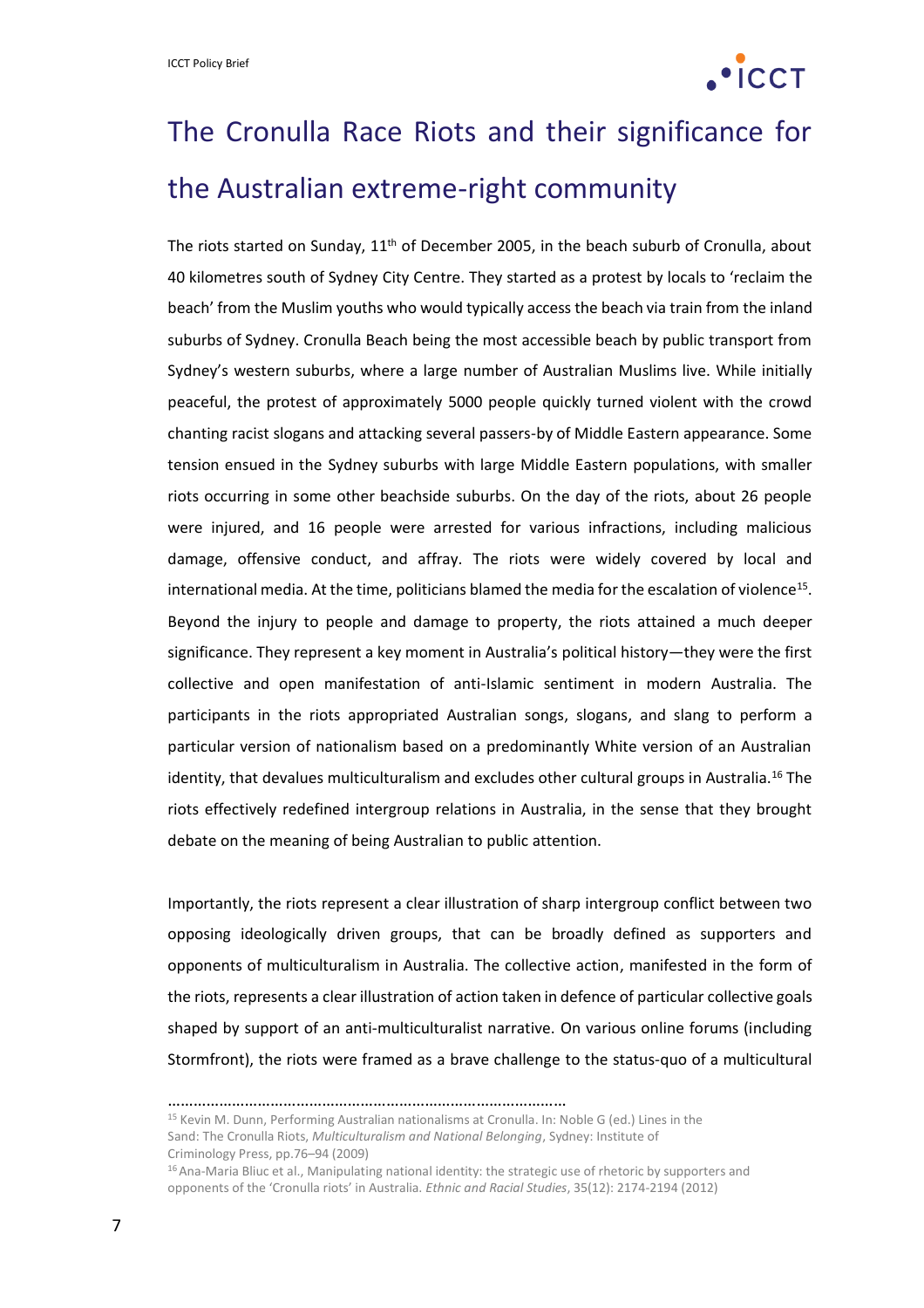

Australia, where all citizens regardless of their ethnicity and religion were seen as equal. From the perspective of the extreme-right movement in Australia, the riots represent a group achievement as both a highly publicised attempt at reclaiming resources (in the form of the beach as public space) and legitimacy (by contesting the accepted value of multiculturalism in Australia). The clear ideological alignment between the supporters of the riots and the extreme-right online community Stormfront Downunder was further evidenced by the presence of members of various groups of the extreme right (driven by the same ideologies as Stormfront) during the riots<sup>16</sup>. Based on these observations, we recognized that the riots had the potential to function as a transformational event for the Australian extreme-right movement and associated online communities.

# The online extreme-right in Australia: Stormfront Downunder

Stormfront Downunder is the Australian sub-forum of Stormfront.org, the most well-known global online forum (that is an online community) with national sub-forums across the world, including in Europe, South Africa, and Australia and linked to a number of offenders who have engaged in deadly attacks<sup>17</sup> (for example, Anders Breivik, the perpetrator of the 2011 Norway attacks<sup>18</sup>). Stormfront Downunder was established in 2001 and since then it has been one of the main online extreme-right communities in Australia. The sub-forum is structured into sections, which in turn are made up of 'threads' or moderated discussions. The website can be viewed by any visitor, but participation in the discussions is only open to registered members. Historically, the Stormfront online community has provided a base for communication, and a platform that brings together supporters of the extreme-right from Australia, New Zealand, and around the world<sup>19</sup>. The website provides links to several offline organisations that appear to be endorsed by Stormfront Downunder. These include the extreme-right Australia First Party, the Nationalist Alternative (a Melbourne-based organization self-described as a political think tank and activist group driven by an ideology centred on the "welfare and needs of the Australian people"), Right-Wing Resistance NZ (a Christchurch-based extreme-right, white nationalist organization), and Women for Aryan

<sup>…………………………………………………………………………………</sup>

<sup>17</sup> Heidi Beirich, 20 years of hate. *Southern Poverty Law Center intelligence reports*. Available at:

<https://www.splcenter.org/fighting-hate/intelligence-report/2015/20-years-hate> (2015)

<sup>18</sup> Mark Townsend and Ian Traynor, Norway attacks: how far-right views created Anders Behring Breivik. The Guardian[, https://www.theguardian.com/world/2011/jul/30/norway-attacks-anders-behring-breivik](https://www.theguardian.com/world/2011/jul/30/norway-attacks-anders-behring-breivik) (2011) <sup>19</sup> Peucker, Mario, and Debra Smith, eds. *The Far-Right in Contemporary Australia*. Springer (2019).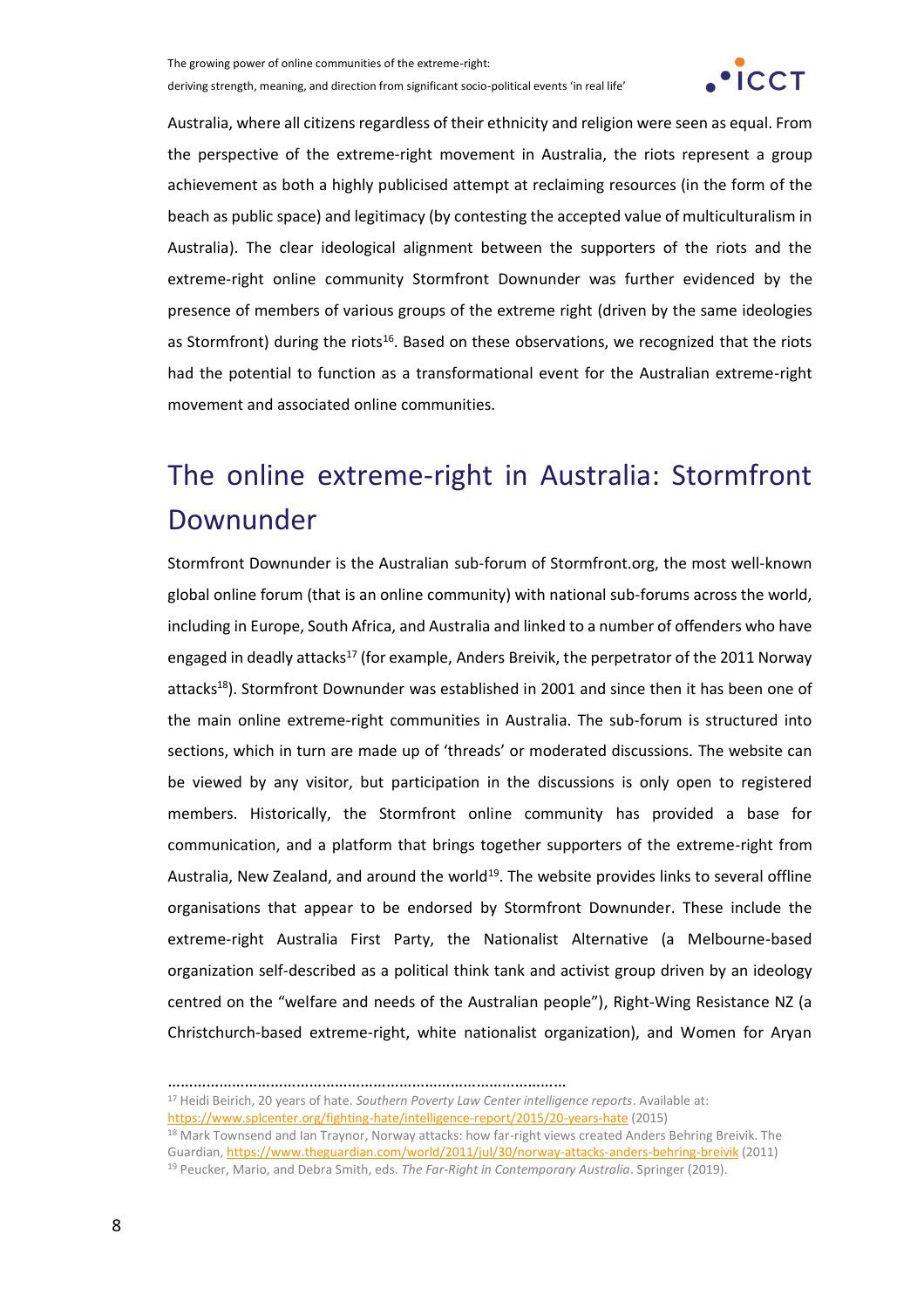

Unity, a global organisation of white supremacist women with chapters in Australia and other places in the world.

# Transformations of the collective identity of Stormfront Downunder

To test whether the collective identity of Stormfront Downunder was transformed in the aftermath of the Cronulla riots, we conducted an analysis of online communication between members of the subforum before, during, and after the riots. We automatically collected all posts made to the Stormfront Downunder sub-forum from 2001 (the year it was formed) to mid 2015 (ten years after the riots), using a Javascript program for web capture. In total, 75,795 posts were made under 5489 threads. We examined changes in collective identity content as captured by the use of language in the form of group members' most salient *concerns*, *group norms*, *emotions*, and *levels of consensus* within the community. To analyse the data we used: a) Natural Language Processing (NLP) to calculate the most commonly used nouns<sup>20</sup> before and after the riots, as indicators of the group's most salient concerns; b) computerised linguistic analysis using the Linguistic Inquiry Word Count software (LIWC)<sup>21</sup>, to capture the psychological dimensions of language use, from which to assess changes in emotions and expressions of consensus; and c) thematic analysis, in which recurrent key themes were identified<sup>22</sup> in the 100 most quoted posts on the sub-forum between 2001 and 2015 (in this case, the quoting behaviour was used as an indicator of topic relevance for the members). All statistical analysis was performed in  $R^{23}$ . Our methodology, analyses, and findings are detailed in Bliuc et al., 2019<sup>14</sup>.

Our findings suggest that, in the case of Stormfront Downunder, the online community had changed after the riots to become more extreme in its views, had developed stronger anti-Muslim attitudes and more hostile conflictual norms. At the same time, it had become angrier and less fragmented (with lower levels of disagreement between members). In other words,

…………………………………………………………………………………

<sup>&</sup>lt;sup>20</sup> Nouns were preferred as these were more efficient for the elicitation of ideas compared with using the complete corpus. See: Martin, Fiona, and Mark Johnson. "*More efficient topic modelling through a noun only approach.*" In Proceedings of the Australasian Language Technology Association Workshop 2015, pp. 111-115. 2015.

<sup>21</sup> Pennebaker, James W., Martha E. Francis, and Roger J. Booth. "Linguistic inquiry and word count: LIWC 2001." *Mahway: Lawrence Erlbaum Associates* 71, no. 2001 (2001): 2001.

<sup>22</sup> Braun, Virginia, and Victoria Clarke. "Using thematic analysis in psychology." *Qualitative research in psychology* 3, no. 2 (2006): 77-101.

<sup>23</sup> https://cran.r-project.org/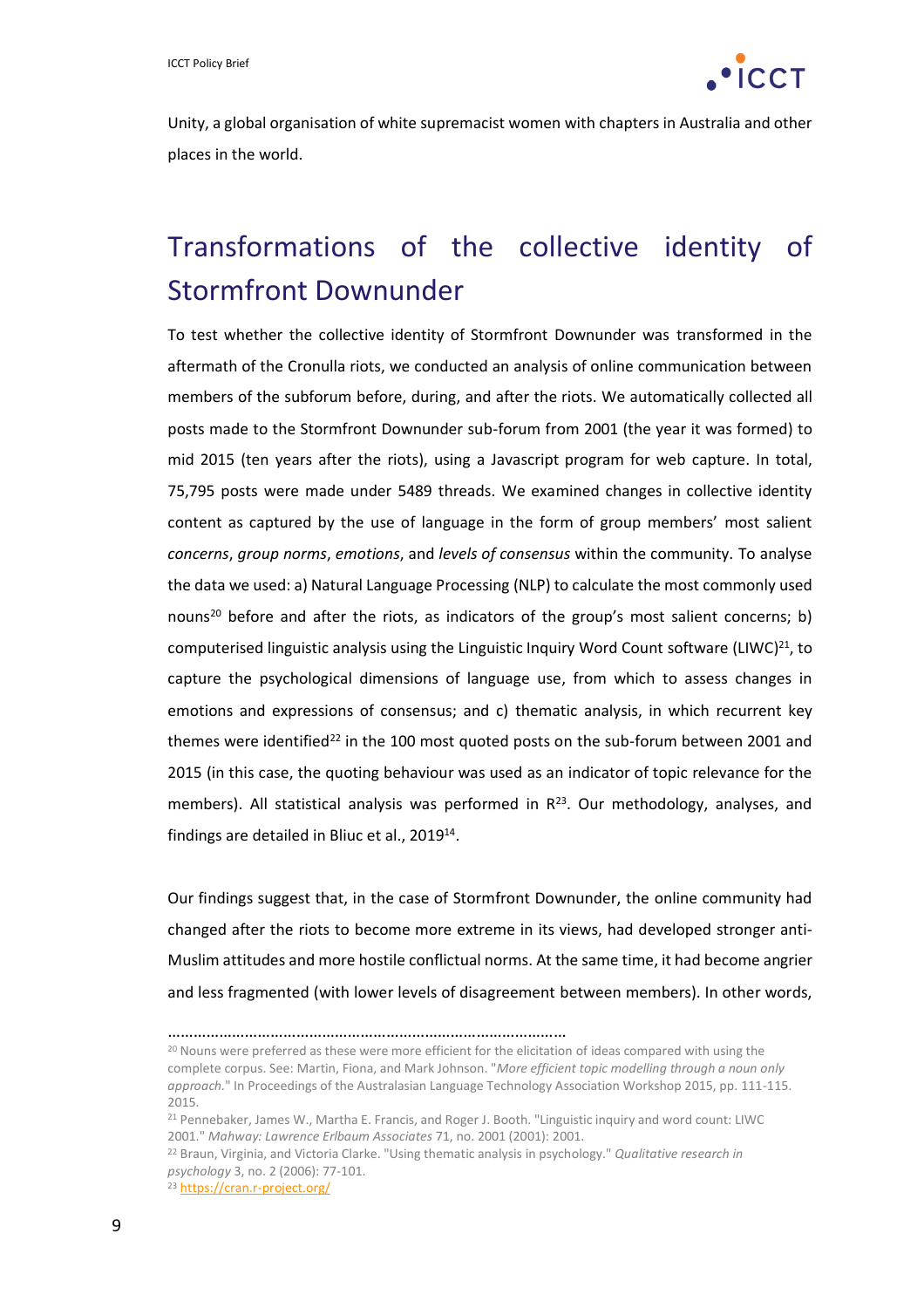

the online community became more aligned to a collective identity likely to be conducive to political violence. Our thematic analysis revealed that, after the riots, *group norms* became more conflictual in the sense that they tended to be more focused on who the enemy was, in addition to attempts to strengthen the group by incorporating allies who were ideologically similar (regardless of their ethnicity) into the group. In this setting, the criterion of ethnicity became irrelevant when the new allies meet ideological requirements. At the same time, the group became more unified in terms of consensus between group members (that is, the use of words signifying negation and differentiation decreased significantly after the riots).

Not surprisingly, in the immediate aftermath of the events, the racist riots became a hotly discussed topic between the members of the online community. More specifically, the topic of the riots became one the *most salient concerns of the group*: the term 'Cronulla' was used once during the 26 weeks (6 months) preceding the riots but increased to an average occurrence of 20 times per week in the 26 weeks after the riots. The group also became more preoccupied with issues about race, ethnicity and religion. References are increasingly made to ethnic and religious outgroups such as 'Lebanese', 'Greek', 'Muslim' and 'Islamic'. Increases in these words are accompanied by increases in the use of terms reflecting negative attitudes such as 'gangs', 'violence', and 'scum'<sup>14</sup> . The analysis of the *emotions underpinning communication* in the online communities shows that there were increases in energising emotions such as anger (together with swear words suggesting increases in levels of hostility). This analysis shows that the group does not become more anxious or sadder after the riots, only angrier (that is, there is no overall increase in negative emotions)<sup>24</sup>.

Moreover, our analysis detected that the transformation of group values and norms, code of conduct, and dynamics between group members (or in other words, changes in the *collective identity* of the online community) was accompanied by material changes such as increased levels of public support for the online community (as reflected in the increased number of new members joining) and increased levels of interaction between the group members. Both of these factors resulted in a sharp increase in member activity during and immediately after the riots, as shown in Figure 1.

…………………………………………………………………………………

<sup>&</sup>lt;sup>24</sup> A detailed description of these findings is provided in a 2019 article by Bliuc and colleagues published in New Media & Society.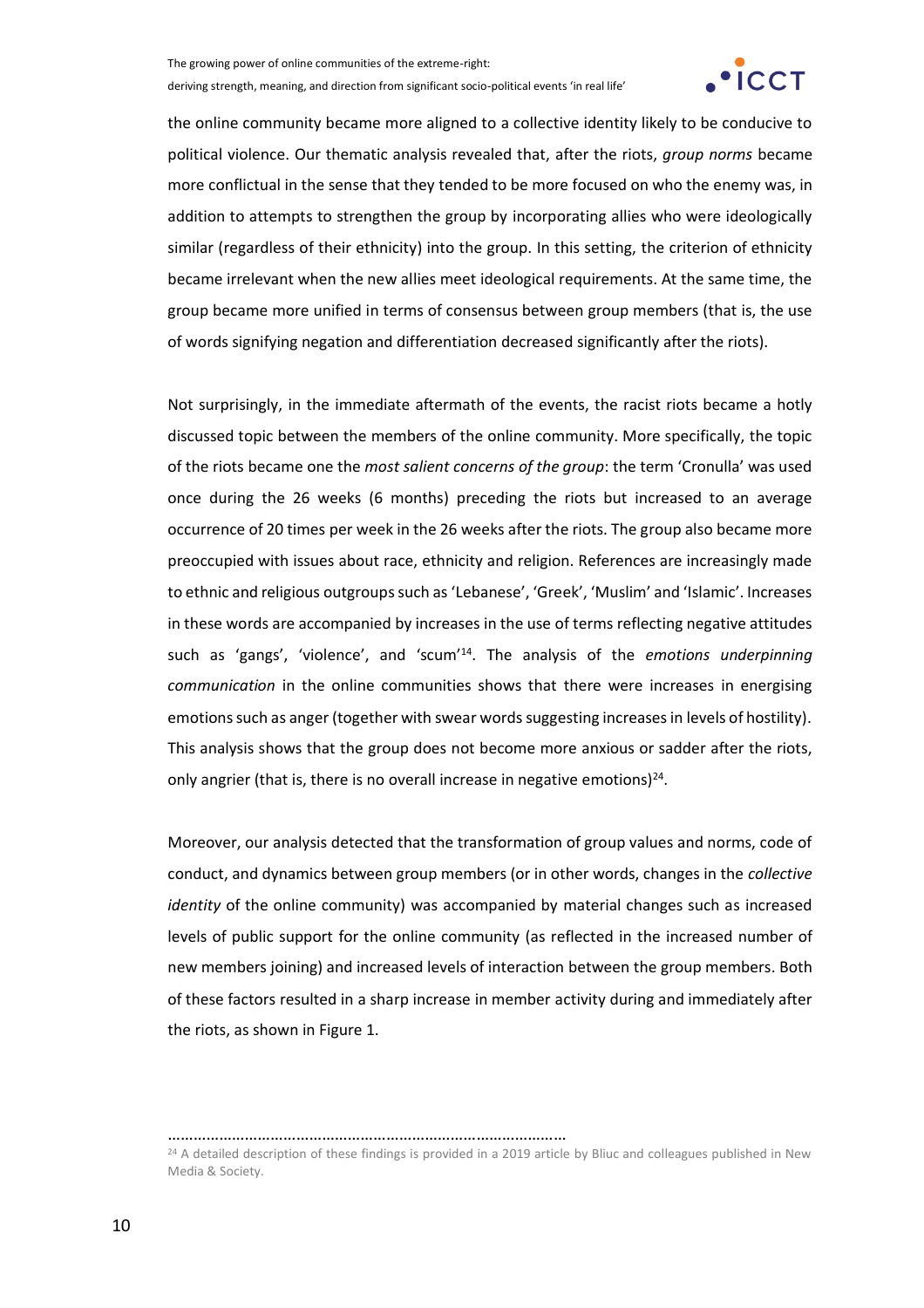



Figure 1. Cronulla Race Riots in Sydney as an empowering event the Australian online community Stormfront Downunder – the riots mark a clear increase in the online interactions between members (from Bliuc et al., 2019).

Overall, our study shows that, in the socio-political context of Australia, the racist riots had been transformational for the online community. In turn, it is plausible that these transformations further empowered both the local extreme-right community and the broader, transnational extreme-right movement.

Importantly, this analysis shows how the identity of the online community was transformed, to become not only more radical and exclusive, but also more focussed and clearly targeting particular (out)groups, after the riots. In this case, these (out)groups are represented by Australian Muslims. It is particularly relevant that these transformed norms are both more conflictual (in the sense that they legitimise more extreme behaviours) and more specific (in the sense that the group enemy is more clearly identified). This provides group members with norms prescriptive of what needs to be done (or how far they need to go) to achieve the group's collective goals. Tragically, this analysis resonates with the violent actions of the Australian Brenton Tarrant, the perpetrator of the Christchurch mosques attacks, whose anti-Islamic sentiment and increasing hostility towards Australian Muslims was detected online.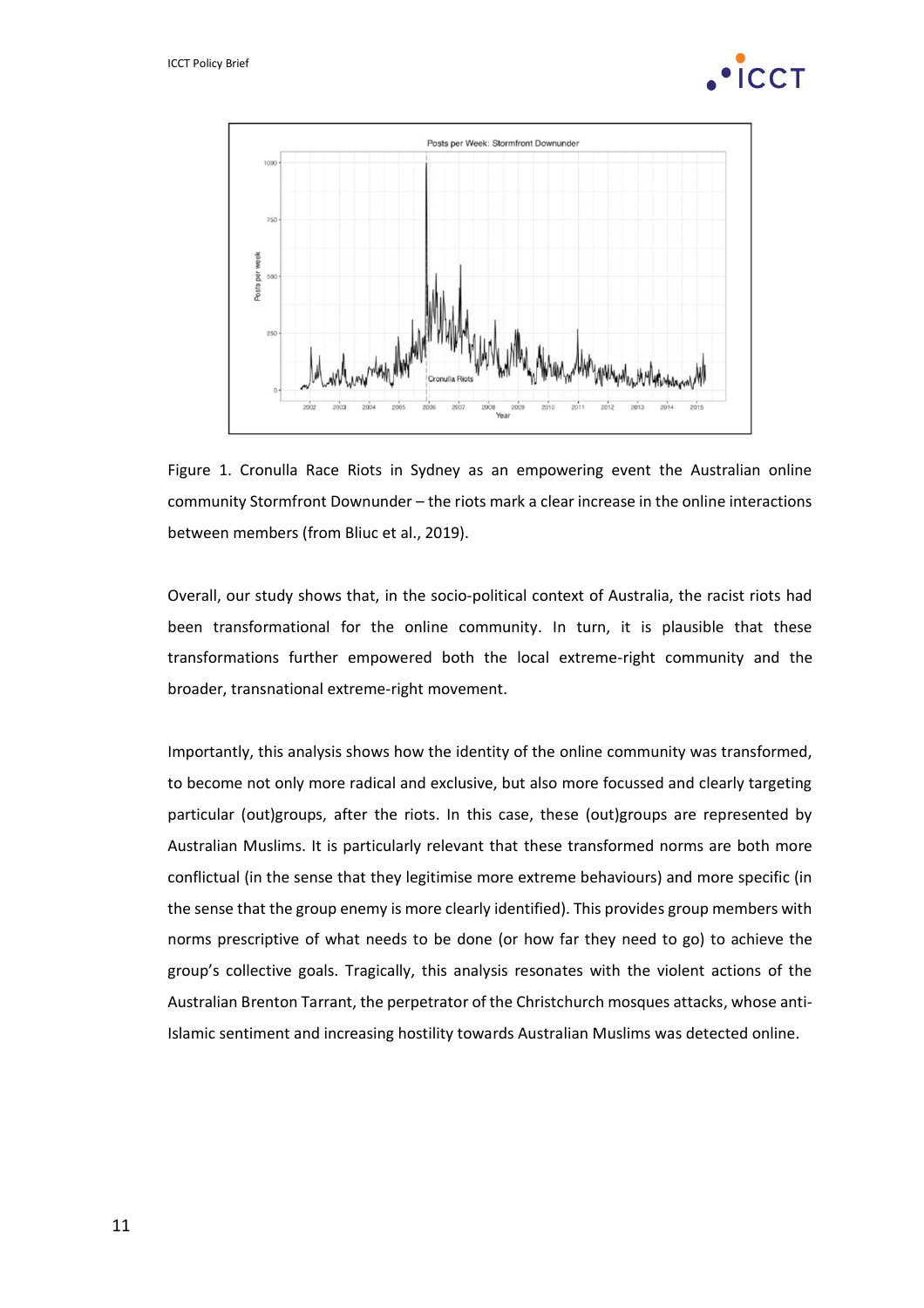

Many commentators have identified how violent extremists might be emboldened and strengthened by online communities, which has enabled them to engage in violence<sup>25</sup>. However, our research suggests, this relationship may be reciprocal, that is, online behaviour and online collective identities of extremist groups are also affected by offline activities.

# Recommendations for prevention policies and strategic research

Drawing on these findings, we discuss next two sets of recommendations. The first are relevant to the development of effective prevention policies and Countering Violent Extremism (CVE) interventions. The second set are relevant to providing support for strategic research into extreme-right group violence (focusing on improving communication between the research community and other stakeholders).

### Recommendations relevant to prevention policy and CVE interventions

Preventive policing and other interventions to prevent or counter violent extremism, need to plan for adaptive responses to socio-political events that have the potential to transform and empower communities of the extreme-right in both online and offline domains. Based on past experience and lessons learned, P/CVE practitioners need to be aware of the potential for such events to incite violence. More specifically, the detection of events in society that can have the potential to empower extreme-right communities can be fine-tuned by targeted monitoring of changes in the content generated by these communities in the aftermath of events identified as potentially transformational. Using methodologies similar to the ones we describe, more efficient and targeted monitoring of content can be achieved by identifying changes in language use reflecting particular emotions (such as, for example, the prevalence of anger, as an energising emotion, in contrast to anxiety or sadness), and transformations of group concerns and norms, such as a tendency to become more radical, conflictual, or justifying violence. In addition, targeted monitoring could include identification of potential indicators of increased group cohesion (language use reflecting increased levels of intragroup consensus) and polarisation from mainstream society (language use reflecting increased

…………………………………………………………………………………

<sup>&</sup>lt;sup>25</sup> Tech against Terrorism. Analysis: New Zealand attack and the terrorist use of the internet, available at [https://www.techagainstterrorism.org/2019/03/26/analysis-new-zealand-attack-and-the-terrorist-use-of-the](https://www.techagainstterrorism.org/2019/03/26/analysis-new-zealand-attack-and-the-terrorist-use-of-the-internet/)[internet/](https://www.techagainstterrorism.org/2019/03/26/analysis-new-zealand-attack-and-the-terrorist-use-of-the-internet/) (2019).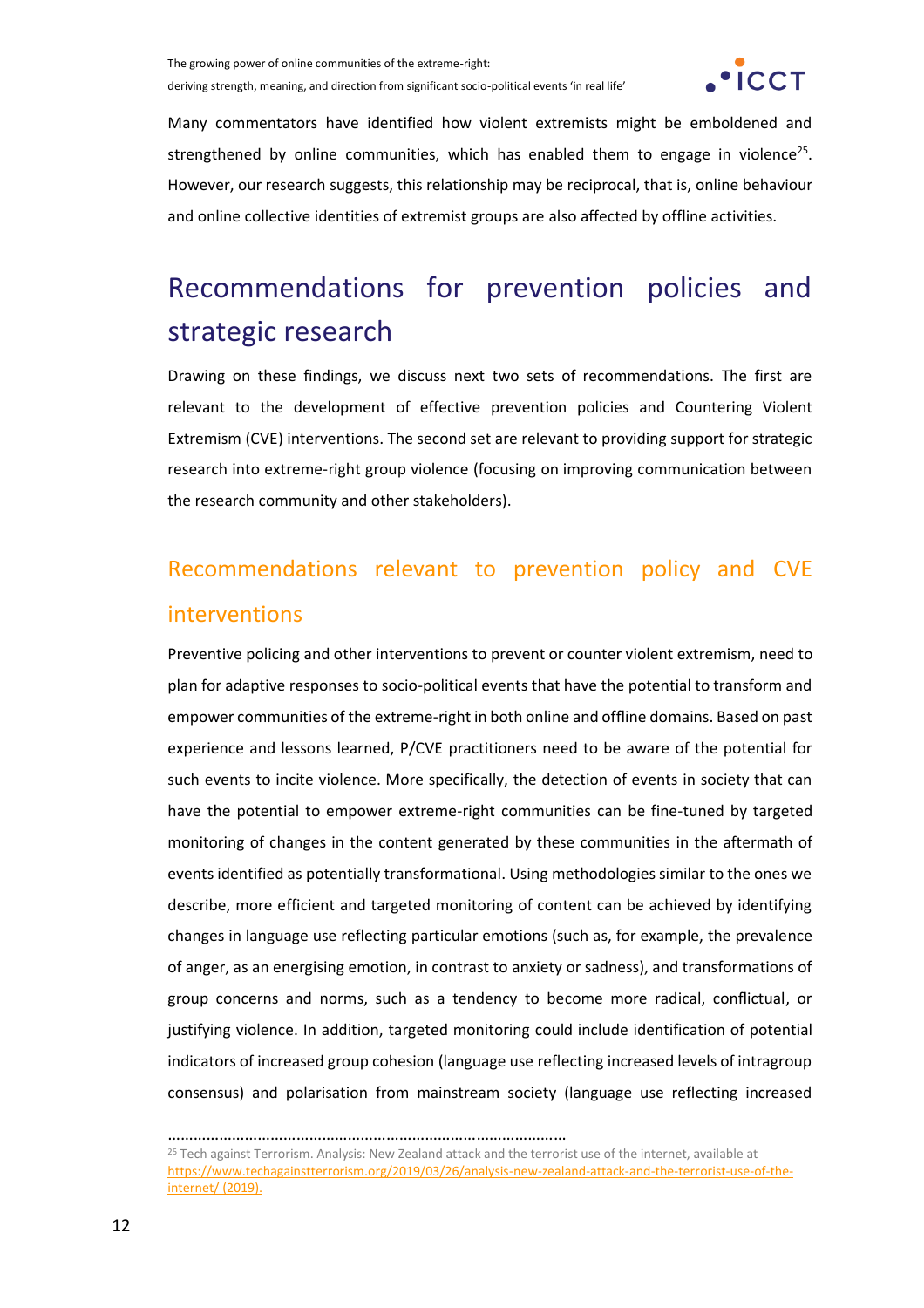

intergroup dissent). Building on the findings of our research, the detection of increased group cohesion could be sharpened by using indicators that capture both linguistic markers as well as behavioural markers such as increased social interaction between the members of an online community (i.e. changes in the patterns of online linkages between members<sup>26</sup>). These approaches can be integrated into the design of detection algorithms that are sensitive to evidence of changes in activity and language indicating shifts as described above.

### Recommendations relevant to providing support for strategic research development

There is a need to develop integrated approaches for researchers of Islamic society and politics, with those studying the far and extreme-right, and other types of radicalization, in order to better understand the similarities and differences in how transformational sociopolitical events may affect these different types of extremist groups. The adoption of evidence-driven strategies can be facilitated by improved communication between researchers, policy makers, and security agencies. In particular, responses to socio-political events with transformational potential for various extreme right communities should be holistic and involve the collaboration of the research community, the public, and private stakeholders such as tech companies (Facebook, Google, and Twitter, for example) to swiftly limit the dissemination of content that may empower and embolden extremist groups.

Our findings and broader research programme highlight the need to continue developing cross-disciplinary research that combines expertise on 'big data' analytics and in-depth understanding of the psychology behind human behaviour, and experiment with the combination of different methodological paradigms to explore complementary research questions from different angles.

#### Concluding remarks

The findings discussed here are based on data drawn from more than 14 years of online communication between members of the extreme-right online community Stormfront Downunder. Using a theoretically driven framework for the analysis, we found that particular

<sup>…………………………………………………………………………………</sup>

<sup>26</sup> Bliuc, Ana-Maria, et al. "The effects of local socio-political events on group cohesion in online far-right communities." *PloS one*, 10.1371/journal.pone.0230302 (2020).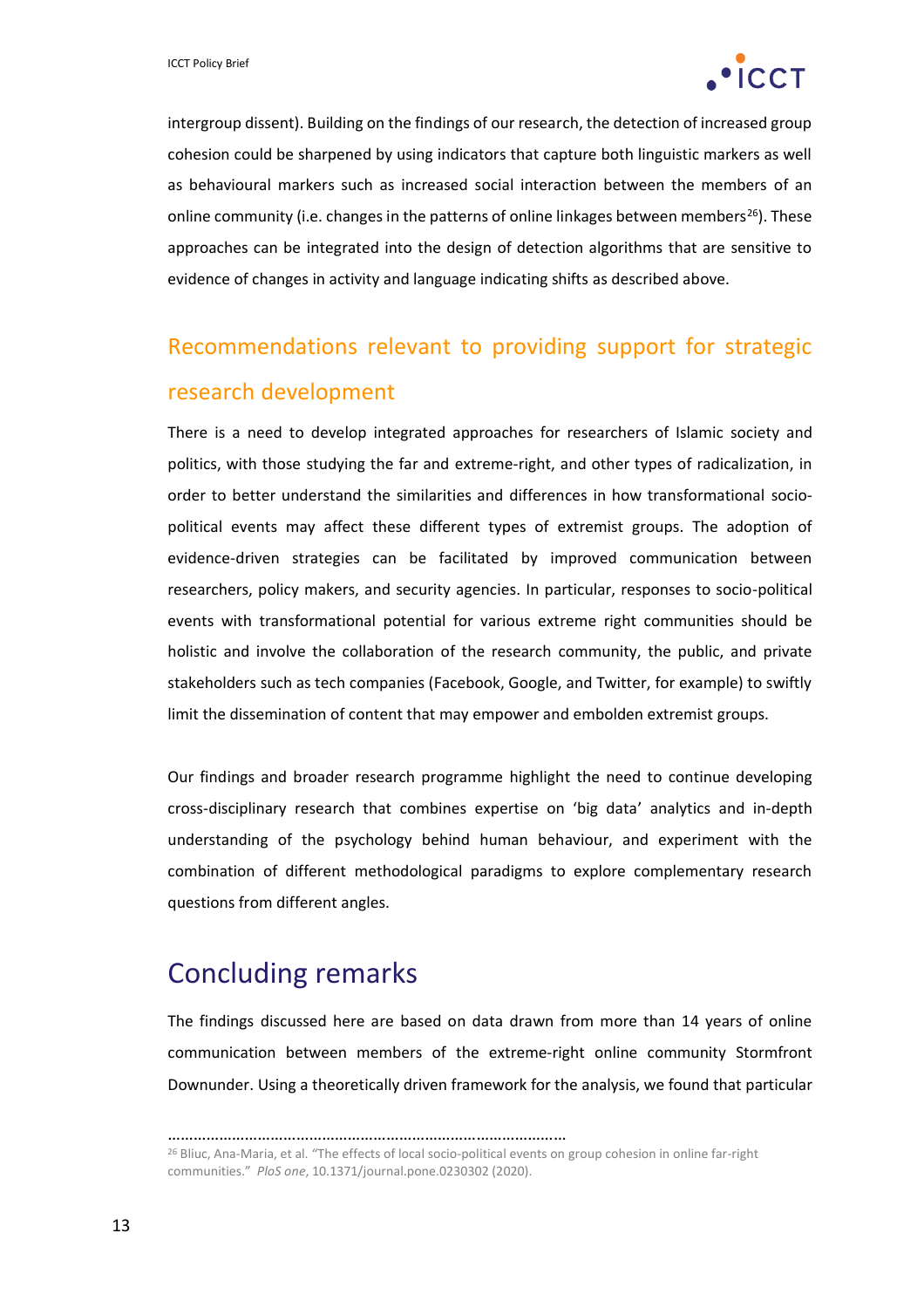

socio-political events 'in real life' can lead to important transformations in the collective norms of extreme-right online communities. Beyond these findings, this research highlights the potential of using real online interaction data for understanding group dynamics and fundamental processes in communities that are traditionally extremely difficult to access. Despite the many benefits of using big data<sup>27</sup>, we advise some caution in designing a research plan. In particular, we believe it is essential to frame investigations to test hypotheses that have solid theoretical foundations. This is to avoid the distractions arising from trends and correlations due to non-systematic effects that inevitably occur in very large data sets, and which lead to opportunistic and sometimes contradictory conclusions. Notwithstanding these concerns, the richness of the data enables the use of diverse analytic tools and the integration of automatic, computational approaches with critical qualitative analyses of online communication.

Finally, we know that racist riots in Sydney affected a key extreme-right online community in Australia. Through its global connections, this influence has likely extended beyond the Australian context. If racist riots played this role in empowering and sharpening the focus on this online community, we ask: how might events such as the Christchurch mosques attacks be perceived by supporters of the extreme-right movement across the globe? The world saw with horror how those killings unfolded. Since then, academics, politicians, and media representatives have focused on the impact of those killings on the affected community and, more broadly, on the Muslim community in the Western world, trying to find solutions and preventive strategies—most notably, the "Christchurch Call" initiated by the New Zealand Prime Minster, Jacinta Arden.<sup>28</sup> However, Tarrant's actions must have also had an impact on the perpetrator's ingroup including those who, before the commencement of the shootings, were referred to as "the best bunch of cobbers a man could ask for (...)"<sup>29</sup>. We know that Tarrant inspired subsequent terrorist acts in the United States, such as the Poway massacre and the El Paso shootings<sup>30</sup>. It is plausible that these acts might have then functioned as catalysts in their own communities, extending the repercussions of the events in Christchurch,

<sup>…………………………………………………………………………………</sup>

<sup>27</sup> Ben Shneiderman, Science 2.0., *Science*, 319 (5868):1349-1350 (2008) <sup>28</sup> Mark Scott, Rym Momtaz, and Laura Kayali, Macron, Ardern led call to eliminate online terrorist content, Plotico, available at[: https://www.politico.eu/article/christchurch-call-emmanuel-macron-jacinda-arden](https://www.politico.eu/article/christchurch-call-emmanuel-macron-jacinda-arden-facebook-google-twitter-extreme-harmful-content/)[facebook-google-twitter-extreme-harmful-content/](https://www.politico.eu/article/christchurch-call-emmanuel-macron-jacinda-arden-facebook-google-twitter-extreme-harmful-content/) (2019)

<sup>29</sup> Jessica McBride, Brenton Tarrant: 8chan Posts Predated Mosque Shootings, available at <https://heavy.com/news/2019/03/brenton-tarrant-8chan-full-video-nazi/> (2019)

<sup>&</sup>lt;sup>30</sup> Lizzie Dearden, Revered as a saint by online extremists, how Christchurch shooter inspired copycat terrorists around the world, Independent, available at[: https://www.independent.co.uk/news/world/australasia/brenton](https://www.independent.co.uk/news/world/australasia/brenton-tarrant-christchurch-shooter-attack-el-paso-norway-poway-a9076926.html)[tarrant-christchurch-shooter-attack-el-paso-norway-poway-a9076926.html](https://www.independent.co.uk/news/world/australasia/brenton-tarrant-christchurch-shooter-attack-el-paso-norway-poway-a9076926.html) (2019)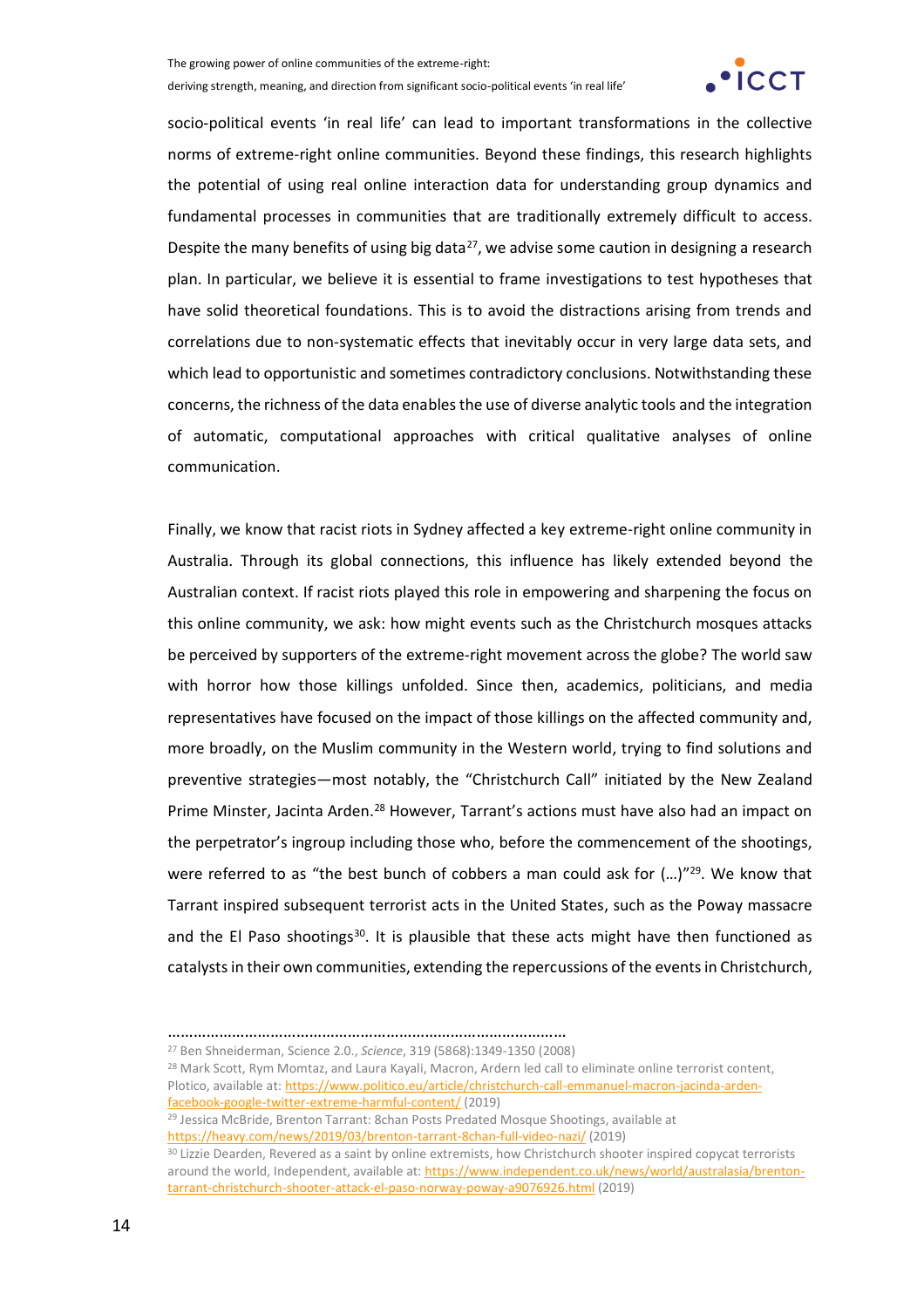

and amplifying the need for strategies to mitigate the corrosive influence of extremism in all its forms.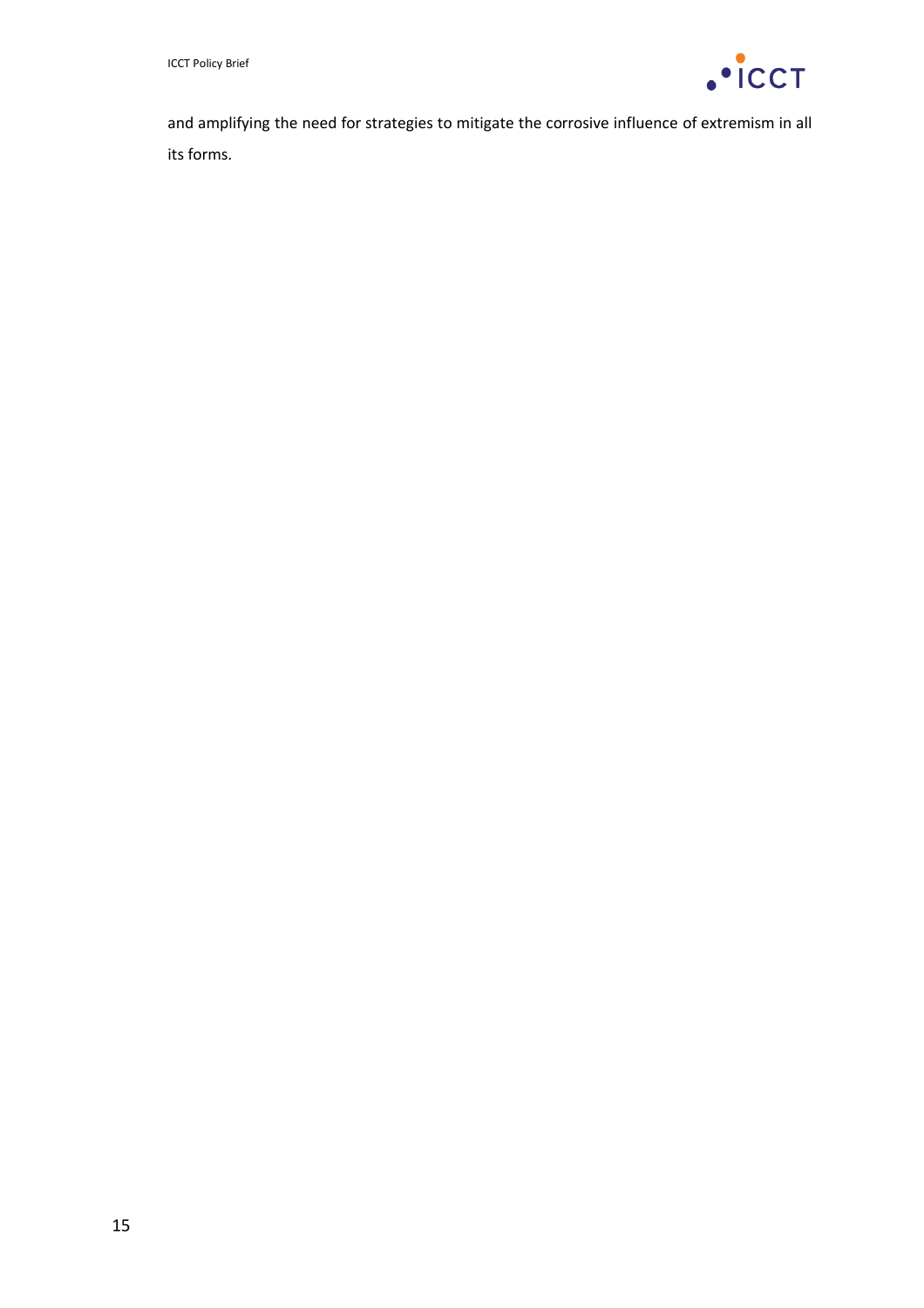

### Bibliography

Adams, Josh and Vincent J. Roscigno. "White supremacists, oppositional culture and the World Wide Web." *Social Forces* 84(2): 759-778 (2005)

Ashour, Omar. "Online de-radicalization? Countering violent extremist narratives: Message, messenger and media strategy." Perspectives on Terrorism 4: 15-19 (2010). Beirich, Heidi, 20 years of hate. Southern Poverty Law Center intelligence reports. Available at:<https://www.splcenter.org/fighting-hate/intelligence-report/2015/20-years-hate> (2015)

Bjørgo, Tore and Jacob Aasland Ravndal. Extreme-Right Violence and Terrorism: Concepts,Patterns, and Responses, ICCT Policy Brief,<https://icct.nl/publication/extreme-right> violence and-terrorism-concepts-patterns-and-responses/ (2019).

Bliuc, Ana-Maria, John Betts, Matteo Vergani, Muhammad Iqbal, and Kevin Dunn. "Collective identity changes in far-right online communities: The role of offline intergroup conflict." *New Media & Society*, 21(8): 1770–1786 (2019).

Bliuc, Ana-Maria, Nicholas Faulkner, Andrew Jakubowicz, and Craig McGarty. "Online networks of racial hate: A systematic review of 10 years of research on cyber-racism." *Computers in Human Behavior,* 87: 75-86 (2018).

Bliuc, Ana‐Maria, Craig McGarty, Katherine Reynolds, and Daniela Muntele. "Opinion‐based group membership as a predictor of commitment to political action." *European Journal of Social Psychology* 37: 19-32 (2007).

Bliuc, Ana-Maria, Craig McGarty, Lisa Hartley, and Daniela Muntele Hendres. "Manipulating national identity: the strategic use of rhetoric by supporters and opponents of the 'Cronulla riots' in Australia." *Ethnic and Racial Studies 35*: 2174-2194 (2012).

Bliuc, Ana-Maria, John Betts, Nicholas Faulkner, Matteo Vergani, Rui Jie Chow, Muhammad Iqbal, and David Best. "The effects of local socio-political events on group cohesion in online far-right communities." *PloS one*, 10.1371/journal.pone.0230302 (2020).

Braun, Virginia, and Victoria Clarke. "Using thematic analysis in psychology." *Qualitative Research in Psychology* 3, no. 2: 77-101 (2006).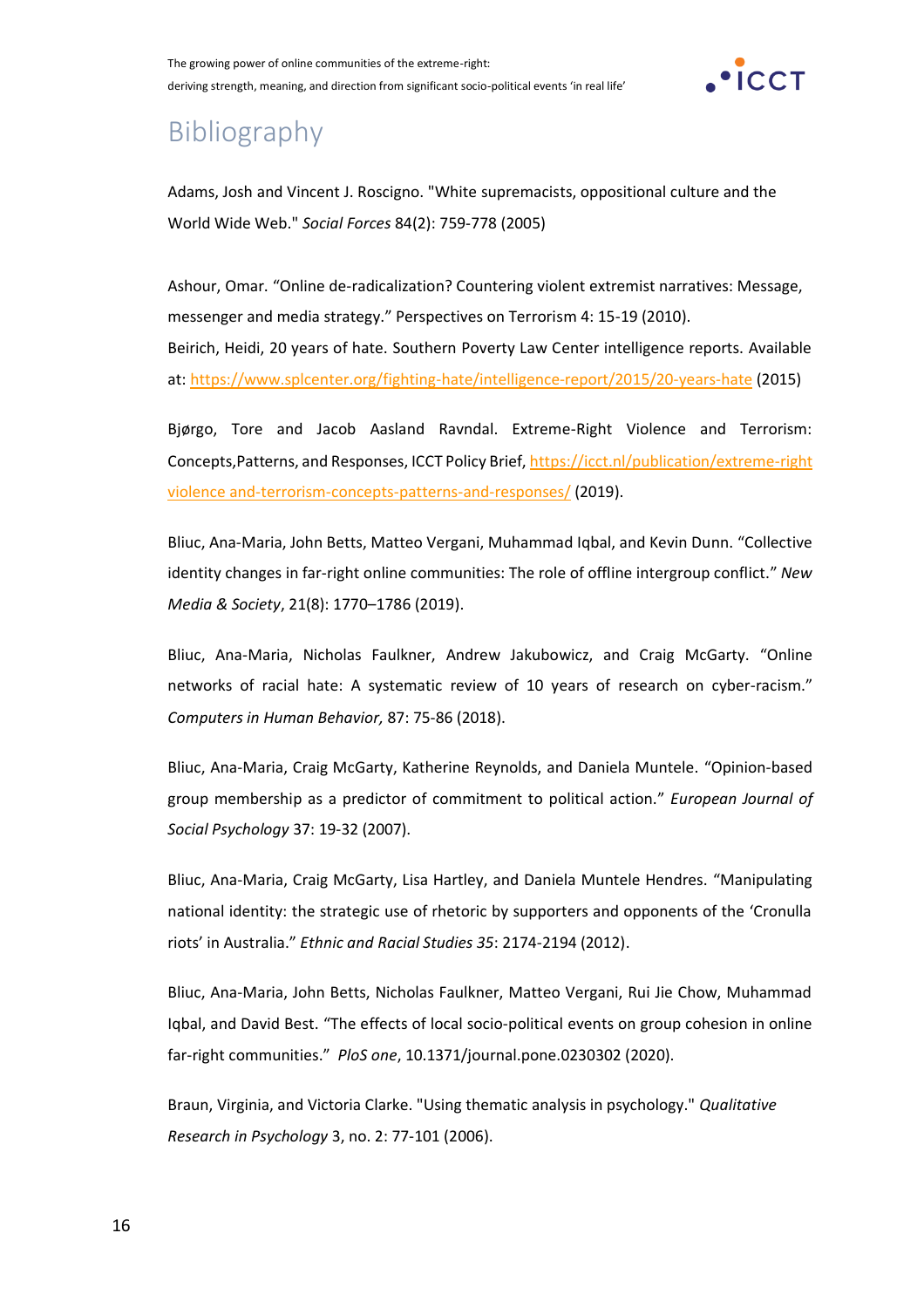

Caiani, Manuela, and Patricia Kröll. "The transnationalization of the extreme right and the use of the Internet." *International Journal of Comparative and Applied Criminal Justice* 39 (4): 331-351 (2015).

Crockett, Molly J. "Moral outrage in the digital age." *Nature Human Behaviour*, 1: 769 (2017).

Dearden, Lizzie. Revered as a saint by online extremists, how Christchurch shooter inspired copycat terrorists around the world, Independent, available at

https:/www.independent.co.uk/ news/world/australasia/brenton-tarrant-christchurchshooter-attack-el-paso-norway-poway-a9076926.html (2019).

Doosje, Bertjan, Fathali M. Moghaddam, Arie W. Kruglanski, Arjan De Wolf, Liesbeth Mann, and Allard R. Feddes. "Terrorism, radicalization and de-radicalization." Current Opinion in Psychology 11:79-84 (2016).

Dunn, Kevin M. "Performing Australian nationalisms at Cronulla." *Lines in the sand: The Cronulla riots, multiculturalism and national belonging,* pp*.*76-94 (2009).

Livingstone, Andrew and Alexander Haslam. The importance of social identity content in a setting of chronic social conflict: Understanding intergroup relations in Northern Ireland. *British Journal of Social Psychology* 47(1): 1-21 (2008).

Martin, Fiona, and Mark Johnson. "*More efficient topic modelling through a noun only approach.*" In Proceedings of the Australasian Language Technology Association Workshop, pp. 111-115. 2015 (2015).

McBride, Jessica, Brenton Tarrant: 8chan Posts Predated Mosque Shootings, available at <https://heavy.com/news/2019/03/brenton-tarrant-8chan-full-video-nazi/> (2019).

O'Malley, Nick, Tim Barlass and Patrick Begley, White-bred terrorist: the making of a killer. Sydney Morning Herald, [https://www.smh.com.au/national/white-bred-terrorist-the](https://www.smh.com.au/national/white-bred-terrorist-the-making-of-a-killer-20190806-p52ee7.html)[making-of-a-killer-20190806-p52ee7.html](https://www.smh.com.au/national/white-bred-terrorist-the-making-of-a-killer-20190806-p52ee7.html) (2019).

Pennebaker, James W., Martha E. Francis, and Roger J. Booth. "Linguistic inquiry and word count: LIWC 2001." *Mahway: Lawrence Erlbaum Associates* 71, no. 2001 (2001).

Peucker, Mario, and Debra Smith, eds. The Far-Right in Contemporary Australia. Springer (2019).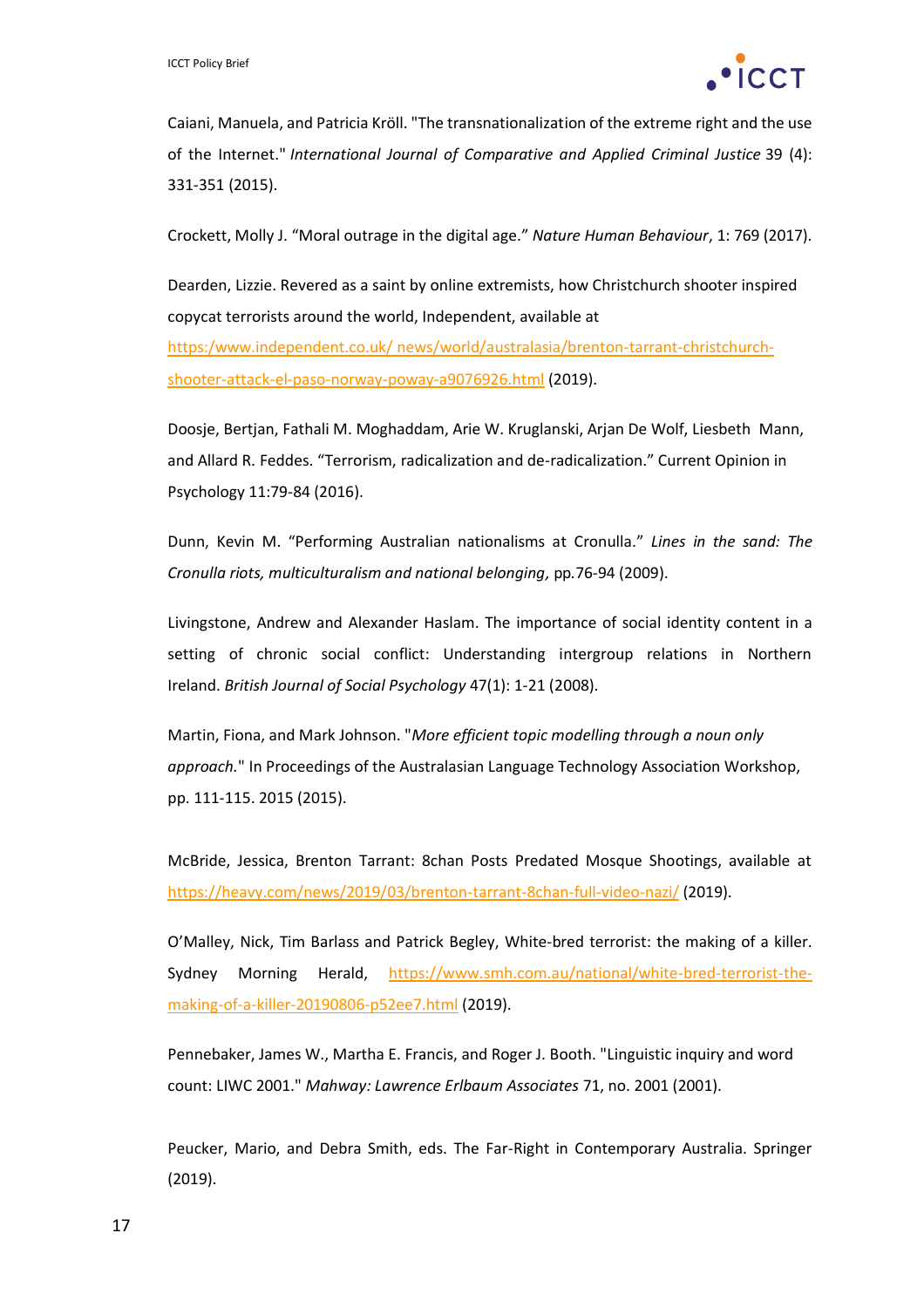

Shneiderman, Ben. "Science 2.0." *Science* 319, no. 5868:1349-1350 (2008).

Scott, Mark, Rym Momtaz, and Laura Kayali, Macron, Aedern led call to eliminate online terrorist content, Politico, available at: [https://www.politico.eu/article/christchurch-call](https://www.politico.eu/article/christchurch-call-emmanuel-macron-jacinda-arden-facebook-google-twitter-extreme-harmful-content/)[emmanuel-macron-jacinda-arden-facebook-google-twitter-extreme-harmful-content/](https://www.politico.eu/article/christchurch-call-emmanuel-macron-jacinda-arden-facebook-google-twitter-extreme-harmful-content/) (2019).

Scrivens, Ryan, Garth Davies, and Richard Frank. "Measuring the evolution of radical rightwing posting behaviors online." *Deviant Behavior*, 1-17 (2018).

Smith, Laura, Leda Blackwood, and Emma F. Thomas. "The Need to Re-focus on the Group as the Site of Radicalization." *Perspectives on Psychological Science*, 1-68 (2019).

Tech against Terrorism. Analysis: New Zealand attack and the terrorist use of the internet, available at https://www.techagainstterrorism.org/2019/03/26/analysis-new-zealandattack-and-the-terrorist-use-of-the-internet/ (2019).

Townsend, Mark and Ian Traynor, Norway attacks: how far right views created Anders Behring Breivik. The Guardian, https://www.theguardian.com/world/2011/jul/30/norwayattacks-anders-behring-breivik (2011).

Wojcieszak, Magdalena. "'Don't talk to me': effects of ideologically homogeneous online groups and politically dissimilar offline ties on extremism." New Media & Society 12: 637- 655 (2010).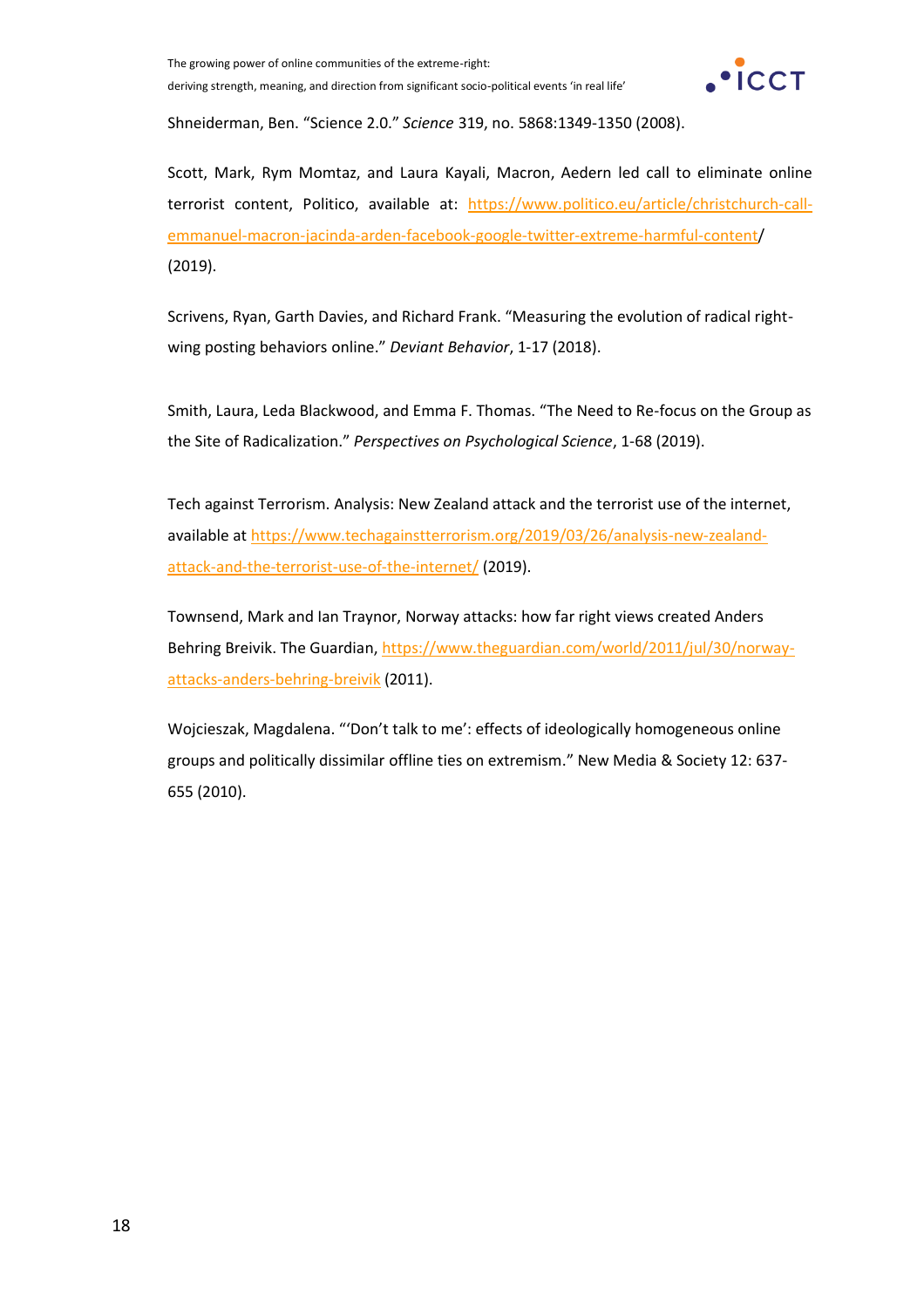

### About the Authors

#### Dr Ana-Maria Bliuc

Dr Ana-Maria Bliuc is a social and political psychologist who joined Psychology at the University of Dundee in 2019. She has a PhD in Psychology from the Australian National University, and prior to her current appointment she held academic positions in Australia at Western Sydney University (2016-2019), Monash University (2012-2016), and the University of Sydney (2006-2012). Bliuc is a social and political psychologist who joined Psychology at the University of Dundee in 2019. She has a PhD in Psychology from the Australian National University, and prior to her current appointment she held academic positions in Australia at Western Sydney University (2016-2019), Monash University (2012-2016), and the University of Sydney (2006-2012).

#### Dr John Betts

Dr John Betts is a senior lecturer in the Faculty of Information Technology, Monash University. He is an award-winning university educator with more than 20 years' experience teaching mathematical modelling, statistics and data science at tertiary level. His administrative experience includes Director of Studies for the Bachelor of Information Technology degree (2016 – 2019), Bachelor of Business Information Systems (2011 – 2015), and Associate Head of School (2008 – 2010). As a mathematician and data scientist, his research has applied computational modelling, optimisation, simulation and data analysis to investigate important societal problems across a diverse range of fields, usually in multi-disciplinary teams.

#### Dr Matteo Vergani

Dr Matteo Vergani is the Senior Lecturer in Sociology at Deakin University and Senior Research Fellow at the Alfred Deakin Institute for Citizenship and Globalisation. His major area of expertise is the study of prejudice and hate, with a main focus on the empirical evaluation of prevention and reduction programs. He has experience in researching prejudice against immigrants and religious out-groups, and the online propaganda of extremist and violent political groups.

#### Dr Muhammad Iqbal

Dr Muhammad Iqbal is a Research Fellow at the Institute for Sustainable Industries and Liveable Cities (ISILC), Victoria University, Melbourne. He is also a CI in the Applied Security Science Partnership (ASSP), which brings together policing and security practitioners with academics to collaboratively build robust evidence on behavioural indicators of violent extremism. Dr Iqbal has undertaken quantitative research on the issue of violent extremism in Australia and Indonesia, and has utilised experimental design, data mining, web scraping, social network analysis, and quantitative text analysis in his research.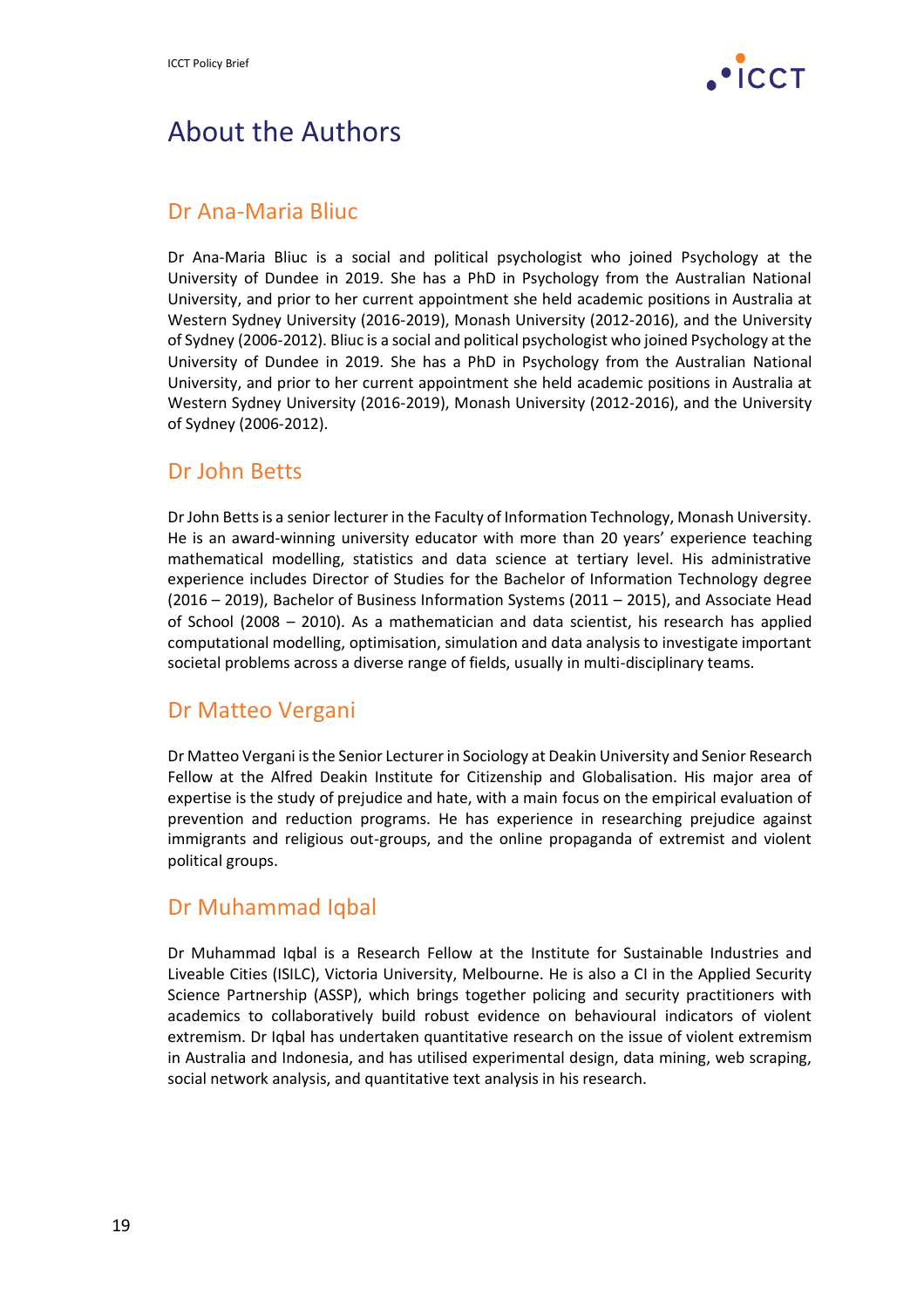

#### Dr Kevin Dunn

Kevin Dunn is Dean of the School and Professor in Human Geography and Urban Studies, and commenced at UWS in May 2008. He was formerly at the University of NSW (1995-2008), and the University of Newcastle (1991-1995). His areas of research include: immigration and settlement; Islam in Australia; the geographies of racism; and local government and multiculturalism. Recent books include Landscapes: Ways of Imagining the World (2003) and Introducing Human Geography: Globalisation, Difference and Inequality (2000). He is Lead Dean for Global Rankings at UWS and Provost of the Penrith campus.